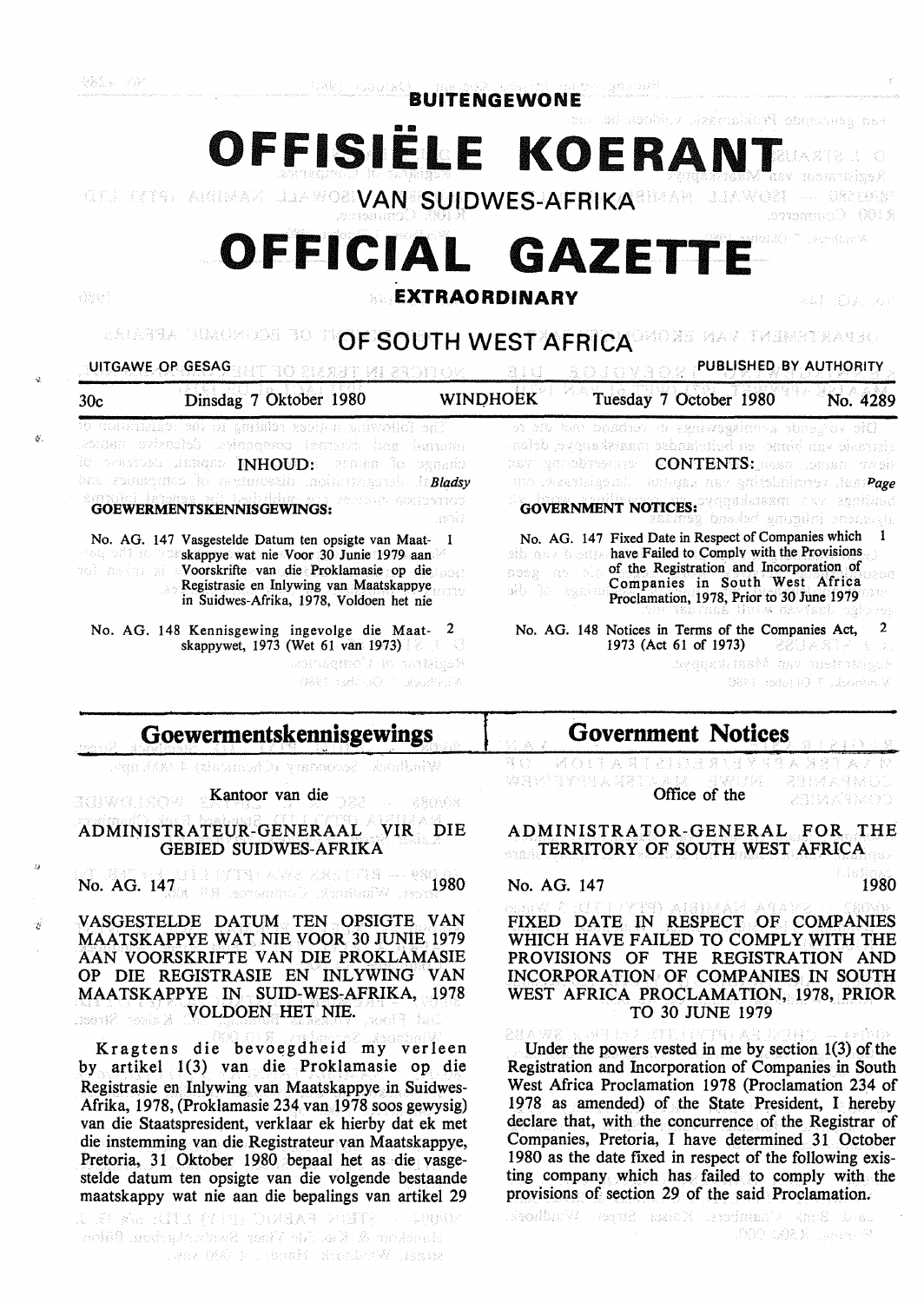|                                                                                                                                                                                                                                                                                                                                                                                                                                                                                                                                                                                                                                                                                                                                                                                                                                                                                                                                                                                         | Buitengewone Offisiële Koerant 7 Oktober 1980 |                                                                                                                                                                                                                                                                                                                                                                                                                                                                                                                                                                                                                                                                                                                                                                                                                                                                                                                                                                                                                                      | No. 4289             |
|-----------------------------------------------------------------------------------------------------------------------------------------------------------------------------------------------------------------------------------------------------------------------------------------------------------------------------------------------------------------------------------------------------------------------------------------------------------------------------------------------------------------------------------------------------------------------------------------------------------------------------------------------------------------------------------------------------------------------------------------------------------------------------------------------------------------------------------------------------------------------------------------------------------------------------------------------------------------------------------------|-----------------------------------------------|--------------------------------------------------------------------------------------------------------------------------------------------------------------------------------------------------------------------------------------------------------------------------------------------------------------------------------------------------------------------------------------------------------------------------------------------------------------------------------------------------------------------------------------------------------------------------------------------------------------------------------------------------------------------------------------------------------------------------------------------------------------------------------------------------------------------------------------------------------------------------------------------------------------------------------------------------------------------------------------------------------------------------------------|----------------------|
| van genoemde Proklamasie voldoen het nie.                                                                                                                                                                                                                                                                                                                                                                                                                                                                                                                                                                                                                                                                                                                                                                                                                                                                                                                                               |                                               |                                                                                                                                                                                                                                                                                                                                                                                                                                                                                                                                                                                                                                                                                                                                                                                                                                                                                                                                                                                                                                      |                      |
| D. J. STRAUSS.<br>Registrateur van Maatskappye<br>78/03580 - ISOWALL NAMIBIA (PTY) LTD:<br>R100, Commerce.                                                                                                                                                                                                                                                                                                                                                                                                                                                                                                                                                                                                                                                                                                                                                                                                                                                                              |                                               | D. J. STRAUSS<br>Registrar of Companies.<br>$78/03580$ - ISOWALL NAMIBIA (PTY) LTD:<br>R100, Commerce.                                                                                                                                                                                                                                                                                                                                                                                                                                                                                                                                                                                                                                                                                                                                                                                                                                                                                                                               |                      |
| Windhoek, 7 Oktober 1980                                                                                                                                                                                                                                                                                                                                                                                                                                                                                                                                                                                                                                                                                                                                                                                                                                                                                                                                                                |                                               | Windhoek, 7 October 1980                                                                                                                                                                                                                                                                                                                                                                                                                                                                                                                                                                                                                                                                                                                                                                                                                                                                                                                                                                                                             |                      |
| No. AG. 148                                                                                                                                                                                                                                                                                                                                                                                                                                                                                                                                                                                                                                                                                                                                                                                                                                                                                                                                                                             |                                               | $\sqrt{1980}$ No. AG. 148                                                                                                                                                                                                                                                                                                                                                                                                                                                                                                                                                                                                                                                                                                                                                                                                                                                                                                                                                                                                            | 1980                 |
| DEPARTEMENT VAN EKONOMIESE SAKE                                                                                                                                                                                                                                                                                                                                                                                                                                                                                                                                                                                                                                                                                                                                                                                                                                                                                                                                                         |                                               | DEPARTMENT OF ECONOMIC AFFAIRS                                                                                                                                                                                                                                                                                                                                                                                                                                                                                                                                                                                                                                                                                                                                                                                                                                                                                                                                                                                                       |                      |
| KENNISGEWING INGEVOLGE<br>MAATSKAPPYWET, 1973 (WET 61 VAN 1973)                                                                                                                                                                                                                                                                                                                                                                                                                                                                                                                                                                                                                                                                                                                                                                                                                                                                                                                         | DIE                                           | NOTICES IN TERMS OF THE COMPANIES ACT,<br>1973 (ACT 61 OF 1973)                                                                                                                                                                                                                                                                                                                                                                                                                                                                                                                                                                                                                                                                                                                                                                                                                                                                                                                                                                      | 4월 :                 |
| Die volgende kennisgewings in verband met die re-<br>gistrasie van binne- en buitelandse maatskappye, defen-<br>siewe name, naamsveranderings, vermeerdering van<br>kapitaal, vermindering van kapitaal, deregistrasie, ont-<br>bindings van maatskappye en regstellings word vir<br>algemene inligting bekend gemaak.                                                                                                                                                                                                                                                                                                                                                                                                                                                                                                                                                                                                                                                                  |                                               | The following notices relating to the registration of<br>internal and external companies, defensive names,<br>change of names, increase of capital, decrease of<br>capital, deregistration, dissolution of companies and<br>correction notices are published for general informa-<br>tion.                                                                                                                                                                                                                                                                                                                                                                                                                                                                                                                                                                                                                                                                                                                                           |                      |
| No. NO. 147 FINE Date in Bespect of Companies which<br>Geen waarborg ten opsigte van die juistheid van die<br>besonderhede verstrek word gegee nie en geen<br>verantwoordelikheid vir foute of weglatings of die<br>gevolge daarvan word aanvaar nie.                                                                                                                                                                                                                                                                                                                                                                                                                                                                                                                                                                                                                                                                                                                                   |                                               | wo. All 117 Vaspeschia Dans man openis van Maar II<br>No guarantee is given as to the accuracy of the par-<br>ticulars furnished and no responsibility is taken for<br>errors or omissions or their consequences.                                                                                                                                                                                                                                                                                                                                                                                                                                                                                                                                                                                                                                                                                                                                                                                                                    |                      |
| the strategate of the annual argument and the right<br>D. J. STRAUSS.<br>- GRRI BA IS LAN LOUI<br>Registrateur van Maatskappye.<br>Windhoek, 7 Oktober 1980                                                                                                                                                                                                                                                                                                                                                                                                                                                                                                                                                                                                                                                                                                                                                                                                                             |                                               | $\beta$ -beem side palavean provening as a state of<br>D. J. STRAUSS. 18 1977; Dec. 1990 require<br>Registrar of Companies.<br>Windhoek, 7 October 1980                                                                                                                                                                                                                                                                                                                                                                                                                                                                                                                                                                                                                                                                                                                                                                                                                                                                              |                      |
| REGISTRASIE<br>MAATSKAPPYE/REGISTRATION OF<br>MAATSKAPPYE/NEW<br>COMPANIES.<br><b>NUWE</b><br>DAIGO DO BOS<br>COMPANIES.<br>(Nommer, naam en adres van Maatskappy, aandele-<br>kapitaal/Number, name and address of company, share<br>capital.)<br>'라운 언<br>80/082 - SNAPA NAMIBIA (PTY) LTD: 3 Winco<br>Building, 114 Stübel Street, Windhoek. Fishing.<br>R <sub>100</sub> 000.<br>PROVISIONE OF THE EGEPTRATION<br>Q 網 光<br>80/083 - ARK TRADING (PTY) LTD: 120 Republic<br>Road, Windhoek Commerce. R6 000.<br>80/084 - CHESLEA (PTY) LTD: 3 rd Floor, SWABS<br>Building, Kaiser Street, Windhoek. Secondary.<br>$\mathbf{R}1$ 000. And the state position of Constraints $\mathbb{R}$<br>West Africa Proclamation 1918 (Proclamation 134 of<br>80/085 - NAMIBIA BRICKS (PTY) LTD:<br>Craigmyle Building, Kaiser Street, Windhoek.<br>ಿ Commerce. R4 000. ಯೂ ಮಾಡಿ ಮಾಡಿದ್ದಾರೆ. ಮಿ<br>1980 at the date fixed in respect of the following exist<br>80/086 - SEA HARVEST CORPORATION OF | V A N<br>TAI JOA BM                           | rnand of the serven samer<br>80/087<br>- OMUTI (PTY) LTD: Steinbock Street,<br>Windhoek. Secondary (Chemicals) 4 000 npv.<br>80/088 - SSC & C: LINTAS WORLDWIDE<br>NAMIBIA (PTY) LTD: Standard Bank Chambers,<br>Kaiser Street, Windhoek. Services. R1.<br>80/089 - RITTERS SWA (PTY) LTD: Erf 76B, Tal<br>Street, Windhoek. Commerce. R9 000.<br>80/090 - REEVA FORMAN SOUTH WEST<br>AFRICA (PTY) LTD: 25 Post Street, Windhoek.<br>Commerce. R4 000.<br>ERACTESER<br>80/091 - PREMIER CONSTRUCTION (PTY) LTD:<br>2nd Floor, Volkskas Building, 262 Kaiser Street,<br>Windhoek. Secondary. R10 000.<br>日本つき3セット<br>80/092 - NAMIBIA TANNERY (PTY) LTD: c/o G.<br>J. Hanekom & Co, Swabank Building, Windhoek.<br><b>Commerce. 4 000 npv.</b> Second to 15 21 and 13<br>am an Sussexable vetkins to defer a monopolitation<br>80/093 - POSTSTREET DEVELOPMENT (PTY)<br><sup>3</sup> LTD: Erf 263, Post Street, Windhoek. Commerce.<br>app $\mathbf{K}_{\mathbf{100}}$ spackies on any adjustment and are $\mathbf{K}_{\mathbf{100}}$ | 김!리 그림이<br>Etsiski K |
| NAMIBIA (PTY) LTD: c/o Lorentz & Bone, Stan-<br>dard Bank Chambers, Kaiser Street, Windhoek.<br>Fishing. R500 000.                                                                                                                                                                                                                                                                                                                                                                                                                                                                                                                                                                                                                                                                                                                                                                                                                                                                      |                                               | masskappy wir die aan die beguings van artikel 29<br>$80/094$ - STEIN FABRIC (PTY) LTD: $p/a$ G. J.<br>Hanekom & Kie, 5de Vloer, Swabankgebou, Bülow-<br>straat, Windhoek. Handel. 4 000 spw.                                                                                                                                                                                                                                                                                                                                                                                                                                                                                                                                                                                                                                                                                                                                                                                                                                        |                      |

 $\tilde{q}$ 

 $\bar{\mathfrak{s}}$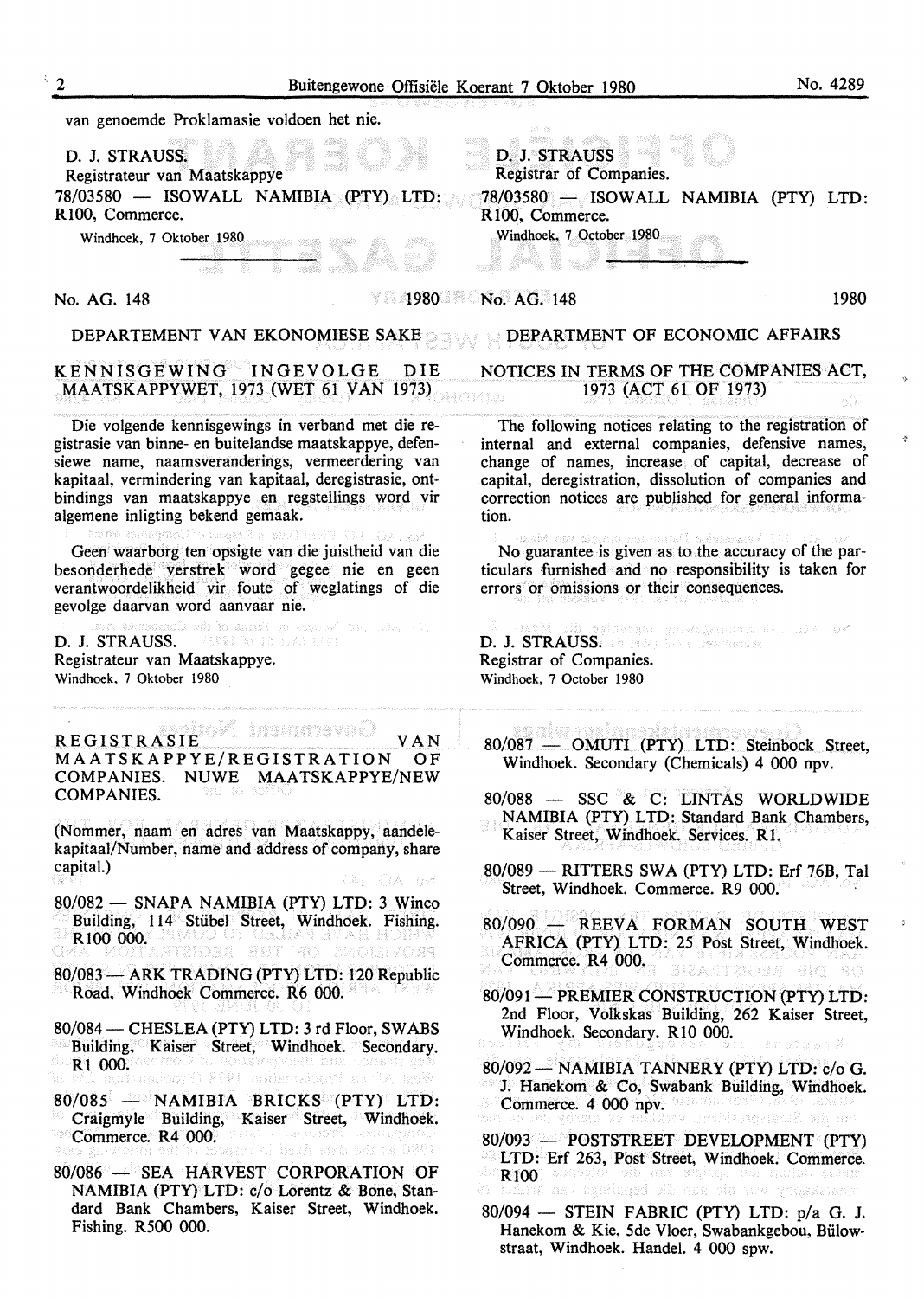- 80/095 ALBERTYN BOERDERY (EDMS) BPK: Michael van Niekerkstraat 2, Mariental. Landbou. RlOO. bhannsburg, 2005–23 7-80.
- 80/096 VERSI STRUCT (PTY) LTD: 181 Kaiser Street, Windhoek. Secondary. R100.
- $80/097$  KOCK & SCHMIDT (PTY) LTD: 28 Garden Street, Windhoek. Commerce. R50 000.
- 80/098 SCOTTISH CABLES (NAMIBIA) (PTY) LTD: c/o Price Waterhouse & Co, 1 Gathemann Buildings, Kaiser Street, Windhoek. Commerce. RlOO. Dal St. Viedhock, 9000
- 80/099 NAMRAIL (PTY) LTD: Charles Winslow Street Nr. 3, Windhoek. Commerce. R4 000 npw.
- 80/100 ROAN MINING EQUIPMENT (NAMIBIA) (PTY) LTD: 210 Sanlam Building, City Arcade, Windhoek. Commerce. R4 000. AN GANDER
- 80/101 INTERNATIONAL CONTRACTORS (NAMIBIA) (PTY) LTD: 108 SW ABS Building, 7sr Post Street, Windhoek. Commerce. R50 000.
- 80/102 GIANT TYRE RETREADERS (PTY) LTD: 4 Ettienne Rosseau Street, Windhoek. Secondary. RlO 000. ORES IS RIGHT and accepted
- 80/103 G. T. R. PROPERTIES (PTY) LTD: 4 Ettienne Rosseau Street Windhoek. Investments. RlO 000.
- 80/104- LUDERITZ VISSERYE (EDMS) BPK: 2de Vloer, Volkskasgebou, Kaiserstraat, Windhoek. Visserye. R5 000. DARA ATTU RUB
- 80/105 CAROLINE (PTY) LTD: Standard Bank Chambers, Kaiser Street, Windhoek. Fishing. R4 000. h. shb bonan wan amor hObiolasd starcq
- 80/106 AFRICAN DAWN HOTELS (PTY) LTD: City Centre 304, Stiibel Street, Windhoek. Commerce. R4 000. **Commerce.** R4 000.
- 80/107 D AND S ENGINEERING (PTY) LTD: 2nd Floor, Volkskas Building, Kaiser Street, Windhoek. Secondary. R4 000.
- 80/108 NAMIBICOM (PTY) LTD: c/o P. J. Malherbe & Co, Volkskas Building, Kaiser Street, Windhoek. Commerce. R4 000.
- 80/109 SHARNEL (PTY) LTD: No. 8, Kurt von Francois Street, Windhoek. Commerce. R100.
- 80/110 AVON ESTATES (PTY) LTD: Metje Behnsen Building, Kaiser Street, Windhoek. Investments. R100.
- 80/111- GRAND CASINO HOLDINGS LTD: 2nd Floor, Volkskas Building, Kaiser Street, Windhoek. Investments. Rl 000 000.
- 80/112 NAMIBIA METALS (PTY) LTD: 45 Marconi Street, Windhoek. Commerce. R 100.
- 80/113- KURZ BOU-AANNEMERS (EDMS) BPK: 2de Vloer, Volkskasgebou 262, Kaiserstraat, Windhoek. Sekondêr. R10 000.
- $80/114$  GARDEN AND HOME (PTY) LTD: Corner John Meinert/Leutwein Street, Windhoek. Commerce. R1.000. Reserve to Section 1000.
- 80/115 LOVEDALE FARMING COMPANY (PTY) LTD: 2nd Floor, Volkskas Building 262, Kaiser Street, Windhoek. Farming. R100.
- 80/116 BEGINKANS (EDMS) BPK: 3de Verdieping, Swabanksentrum, Biilowstraat, Windhoek. Beleggings. R4 000.
- 80/117 HELTRONIX (PTY) LTD: 18 Harders Street, Swakopmund. Commerce. R100.

BUITELANDSE MAATSKAPPYE/EXTERNAL COMPANIES.

a grangear p (Nommer, naam en adres van maatskappy, aandelekapitaal/Number, name and address of company, share capital.)

 $F/69/0065$  - REDUM (PTY) LTD; Swabank Building, Windhoek. R4 000. Commerce.

REGISTRASIE VAN DEFENSIEWE NAME/REGISTRATION OF DEFENSIVE NAMES.

(Nommer, naam en adres van maatskappy, datum van registrasie/Number, name and addres of company, date of registration.)

D/126/80 - CAPE CONTINENT SHIPPING: Lorentz & Bone, P.O. Box 85, Windhoek. 26-6-80.

D/127/80- B.D.H.: Powell & Swartz, P.O. Box 1014, Pretoria, 0001. 27-6-80.  $-080010$ 

 $D/128/80$  - BAIRD & TATLOCK: c/o Powell & Swartz, Posbus 1014, Pretoria, 0001. 27-6-80.

- $D/129/80$  HICKMAN & KLEBER: c/o Powell & Swartz, Posbus 1014, Pretoria, 0001. 27-6-80.
- D/130/80 MERCK: c/o Powell & Swartz, Posbus 1014, Pretoria, 0001. 27-6-80.
- D/131/80 CADBURY SCHWEPPES: Fisher, Quarmby & Pfeifer, P.O. Box 37, Windhoek, 9000. 8-7-80.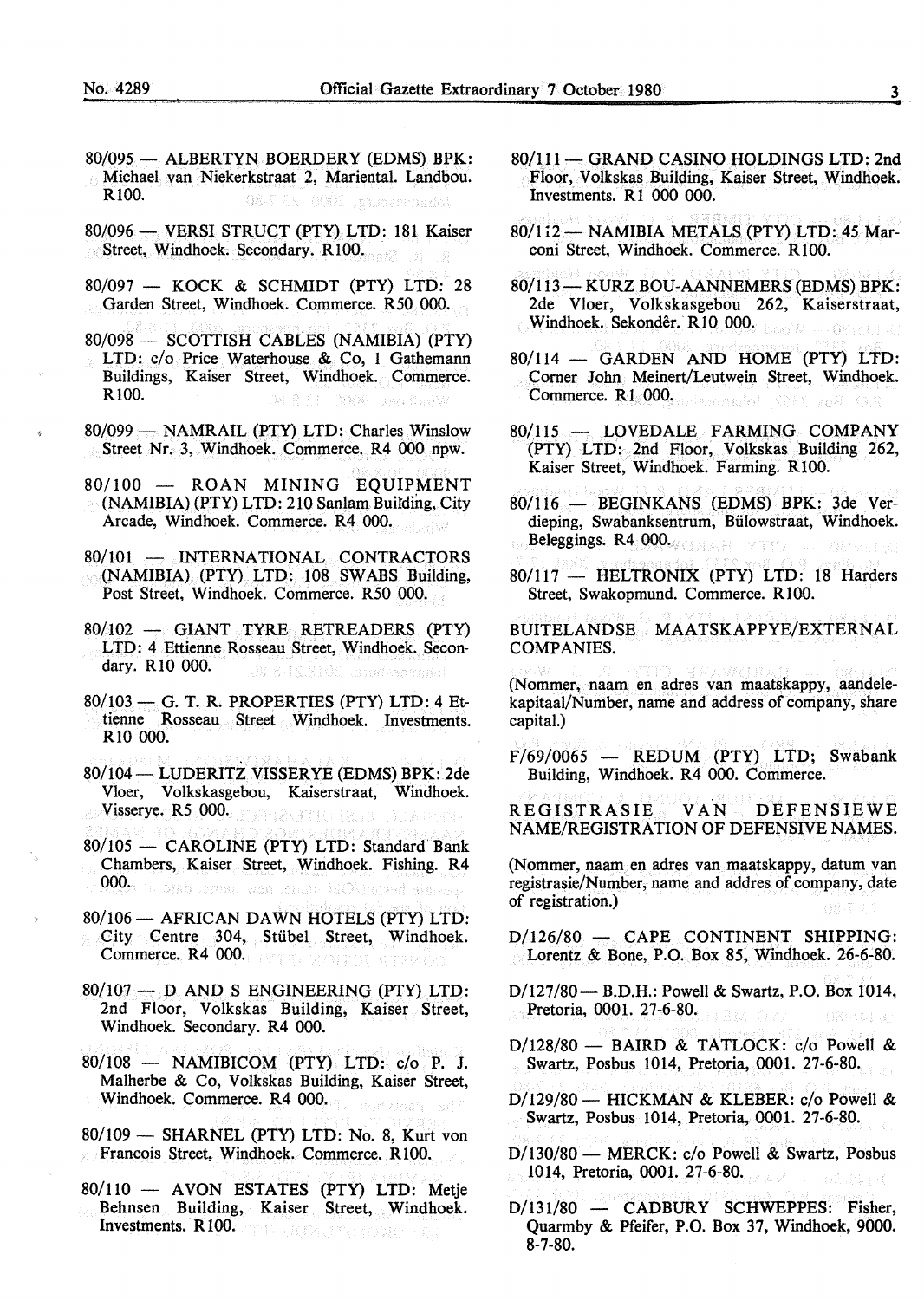- D/132/80- L. ROSE & COMPANY: Fisher, Ouarmby & Pfeifer, P.O. Box 37, Windhoek, 9000, 8-7-80.
- $D/133/80$  CITY TIMBER: P. G. Wood Holdings, P.O. Box 2352, Johannesburg, 2000. 17-7-80.
- $D/134/80$  CITY BOARD: P. G. Wood Holdings, P.O. Box 2352, Johannesburg, 2000. 17-7-80.
- D/135/80 Wood World: P. G. Wood Holdings, P.O. Box 2352, Johannesburg, 2000. 17-7-80.
- D/136/80 CITY LUMBER: P. G. Wood Holdings, P.O. Box 2352, Johannesburg, 2000. 17-7-80.
- $D/137/80$  TIMBER LAND: P. G. Wood Holdings, P.O. Box 2352, Johannesburg, 2000. 17-7-80.
- D/138/80- LUMBER LAND: P. G. Wood Holdings, P.O. Box 2352, Johannesburg, 2000. 17-7-80.
- $D/139/80$  CITY HARDWARE: P. G. Wood Holdings, P.O. Box 2352, Johannesburg, 2000. 17-7- 80. Street, Swakopmund. Commerce. E100.
- D/140/80 FOREST CITY: P. G. Wood Holdings, P.O. Box 2352, Johannesburg, 2000. 17-7-80.
- D141/80 HARDWARE CITY: P. G. Wood Holdings, P.O. Box 2352, Johannesburg, 2000. 17-7- 80.
- $D/142/80$  PRO PLAN: Lorentz & Bone, P.O. Box 85, Windhoek, 9000. 17-7-80.
- D/143/80 ARTHUR YOUNG & COMPANY: Arthur Young & Co., P.O. Box 1857, Windhoek, 9000. 23-7-80.
- D/144/80 SOUTHERN CROSS SAFARIS: SWA Safaris & Anvo, P.O. Box 1857, Windhoek, 9000. 23-7-80.
- $D/145/80$  ANGLO ALPHA: Anglo Alpha Portland Cement, P.O. Box 6810, Johannesburg, 2000. 23-7-80. D. 1914) A The R. D. H. C. Rowell, & Journol
- D/146/80 AVO METERS: Macrobert de Villiers, P.O. Box 276, Pretoria, 0001. 23-7-80.
- $D/147/80$  NAMIBIA SLAG: SWA Portland Cement, P.O. Box 6810, Johannesburg, 2000. 23-7-80.
- D/148/80 NAMIB CEMENT: SWA Portland Cement, P.O. Box 6810, Johannesburg, 2000. 23-7-80.
- D/149/80 NAMIBIA CEMENT: SWA Portland Cement, P.O. Box 6810, Johannesburg, 2000. 23-7- 80. Danishy & Poller, F.O. Box 37, Windhors

08-7-2

- D/150/80 NAMIBIA PORTLAND CEMENT: SWA Portland Cement, P.O. Box 6810. Johannesburg, 2000. 23-7-80.
- D/151/80 NAMIBIA MEAT EXPORTERS: Mnr. R. R. Stanton, P.O. Box 227, Windhoek, 9000. 4-8~80. CONTRACTOR AND SCENE TO A CONTROL OF
- $D/152/80$  BOARD CITY: P. G. Wood Holdings, P.O. Box 2352, Johannesburg, 2000. 11-8-80.
- D/153/80 NAMIBIA CRAFTS: c/o Lorentz & Bone, P.O. Box 85, Windhoek, 9000. 13-8-80.
- $D/154/80$  ST MICHAEL CLOTHING AND FOOD: Lorentz & Bone, P.O. Box 85, Windhoek, 9000. 20-8-80. 5.34  $(1 + 1 + 1)$
- $D/155/80$  SERVUS: Lorentz & Bone, P.O. Box 85, Windhoek, 9000. 20-8-80.
- D/156/80 PRINCESS CLOTHING AND FOOD: Lorentz & Bone, P.O. Box 85, Windhoek, 9000  $20 - 8 - 80$ .
- $D/157/80$  PUTZMEISTER (SOUTH WEST): Putmeister (SA) (Pty) Ltd. P.O. Box 39603, Bramley, Johannesburg, 2018.21-8-80.
- $D/158/80$  ETOSHA FILMS: Maatskappy Nominees, P.O. Box 30, Windhoek, 9000. 22-8-80.
- D/159/80 KALAHARIVISION: Maatskappy Nominees, P.O. Box 30 Windhoek, 9000. 22-8-80.

SPESIALE BESLUITE/SPECIAL RESOLUTIONS. NAAMSVERANDERINGS/CHANGE OF NAMES.

(Ou naam, nuwe naam, datum van registrasie van spesiale besluit/Old name, new name, date of registration of special resolution.) O MADISHA - MUTUA

Mingo Investments (Pty) Ltd., ECKTAR CONSTRUCTION (PTY) LTD. 23-6-80.

Swaco Otjiwarongo (Pty) Ltd., Soswa PROPER TIES (PTY) LTD. 24-6-80. Mudheek Secondan

Kuttelfish (Namibia) (Pty) Ltd., POMONA FISHING CO. (PTY) LTD: 23-7-80.

- The Pantybox (Pty) Ltd., SWACHROME FIELD SERVICES (PTY) LTD: 4-8-80. (2) 单位(代)
- German Development Namibia (Pty) Ltd., BOXMAX NAMIBIA (PTY) LTD: 5-8-80.
- Humans Meubelvervoerders Namibia/S.W.A. (Edms) Bpk: OKOMITUNDU (PTY).LTD: 5-8-80.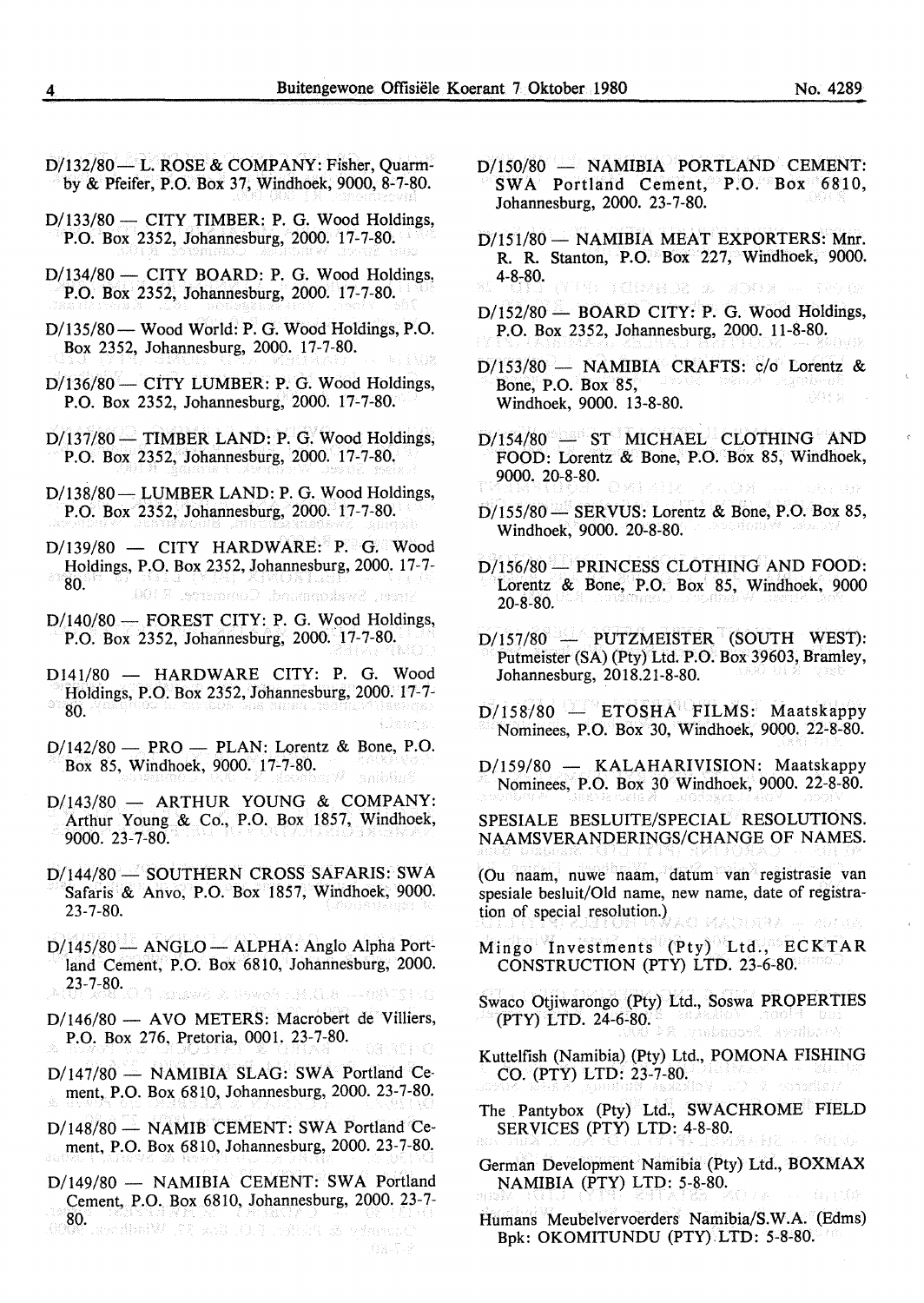- Placita Investment (Pty) Ltd., GROTEL BELEGGINGS (EDMS) BPK: 15-8-80.
- Windhoek Central Motor Spares (Pty) Ltd., CENTRAL MOTOR SPARES (PTY) LTD: 3-9-80.
- Sidney J. Petersen Investments (Pty) Ltd., OCEAN PRODUCTS (PTY) LTD: 3-9-80.

SPESIALE BESLUITE/SPECIAL RESOLUTIONS. VERMEERDERING VAN KAPITAAL/INCREASE OF CAPITAL.

(Naam van maatskappy, vermeerdering van kapitaal, datum van registrasie/Name of company, increase of capital, date of registration.)

- SUDWEST WILDFARM (PTY) LTD; from RlOO 000 to R200 000, 8-7-80.
- NAMIBIA FINANCE & DEVELOPMENT COMPANY (PTY) LTD; from Rl0 000 to R50 000, 21-7-80.
- FRASERS (NAMIBIA) (PTY) LTD; from R100 000 to R300 000, 21-7-80.
- CAPRIVI INVESTMENTS (PTY) LTD; from 100 npv to 4000 npv, 29-1-80.
- CAPRIVI INVESTMENTS (PTY) LTD; from 4000 npv to 10 000 npv, 23-7-80.
- DIESEL-ELECTRIC HOLDINGS (S.W.A.) (PTY) LTD; from Rl 000 000 to R2 000 000, 25-7-80.
- THE PEOPLES COMPANY OF NAMIBIA LTD; from R300 000 to R500 000, 1-8-80.
- ROSOND EXPLORATION AND FOUNDATION (PTY) LTD; from Rl 000 to RIO 000, 4-8-80.
- BOSMAX NAMIBIA (PTY) LTD; from RlOO to R 1 000. 89-80.

SPESIALE BESLUITE/SPECIAL RESOLUTIONS. VERMINDERING VAN KAPITAAL/DECREASE OF CAPITAL.

(Naam van maatskappy, vermindering van kapitaal, datum van maatskappy, vermindering van kapitaal, datum van registrasie/Name of company, decrease of capital, date of registration.)

OFFSHORE DIAMONDS SWA LTD; from R2 000 000 to R1 840 000, 28-8-80.

#### SPESIALE BESLUITE/SPECIAL RESOLUTIONS. WERTAALDE NAME/TRANSLATED NAMES.

tas sinnad toudees mook

(Naam van maatskappy, datum van registrasie van naam/Name of company, date of registration of name.)

Shamel (Pty) Ltd; SHARNEL (EDMS) BPK, 27-8-80.

Garden and Home (Pty) Ltd; TUIN EN TUIS (EDMS) BPK, 5-9-80.

DEREGISTRASIE VAN MAA TSKAPPYE/DEREG ISTRA TION OF COMPANIES.

- NAMIBIA TRADING COMPANY (PTY) LTD; Windhoek, 10 000 npv, Commerce.
- V. SOKOLIC (PTY) LTD; Windhoek, RIO 000, Commerce.
- GLUCKAUF BELEGGINGS (EDMS) BPK; Windhoek, R300, Handel.

GOODLUCK MINES (PTY) LTD: Windhoek, R2 000, Mining.

- C. MELCHERS & CO. (S.W.A.) (PTY) LTD; Windhoek, R 100 000, Commerce.
- SANDYKOP GEMSBOKRESERWE (EDMS) BPK; Keetmanshoop, R4 000, Boerdery.
- STRUM-DECOR (PTY) LTD; Windhoek, RlOO, Commerce.
- OHORONGO GAME RANCH, SUDWEST-AFRIKA, ERNST UND AXEL HENNIGES; Windhoek, R7 407, Commerce.
- SINGER SOUTH AFRICA (PTY) LTD; Windhoek, R4 300 000, Commerce.
- ELEPHANT SOAP COMPANY (PTY) LTD; Windhoek, R40 000, Secondary.

#### ONTBINDINGS/DISSOLUTIONS

Kennisgewing ingevolge artikel 419 (2) van die Maatskappywet, 1973 (No. 61 van 1973), van Ontbinding van Maatskappye/Notice in terms of section 419(2) of the Companies Act, 1973 (No. 61 of 1973), of Dissolution of Companies.

71/12557 - KHOMAS HOCHLAND BEESBOERDERY (EDMS) BPK: Windhoek 9-9-80. R4000.